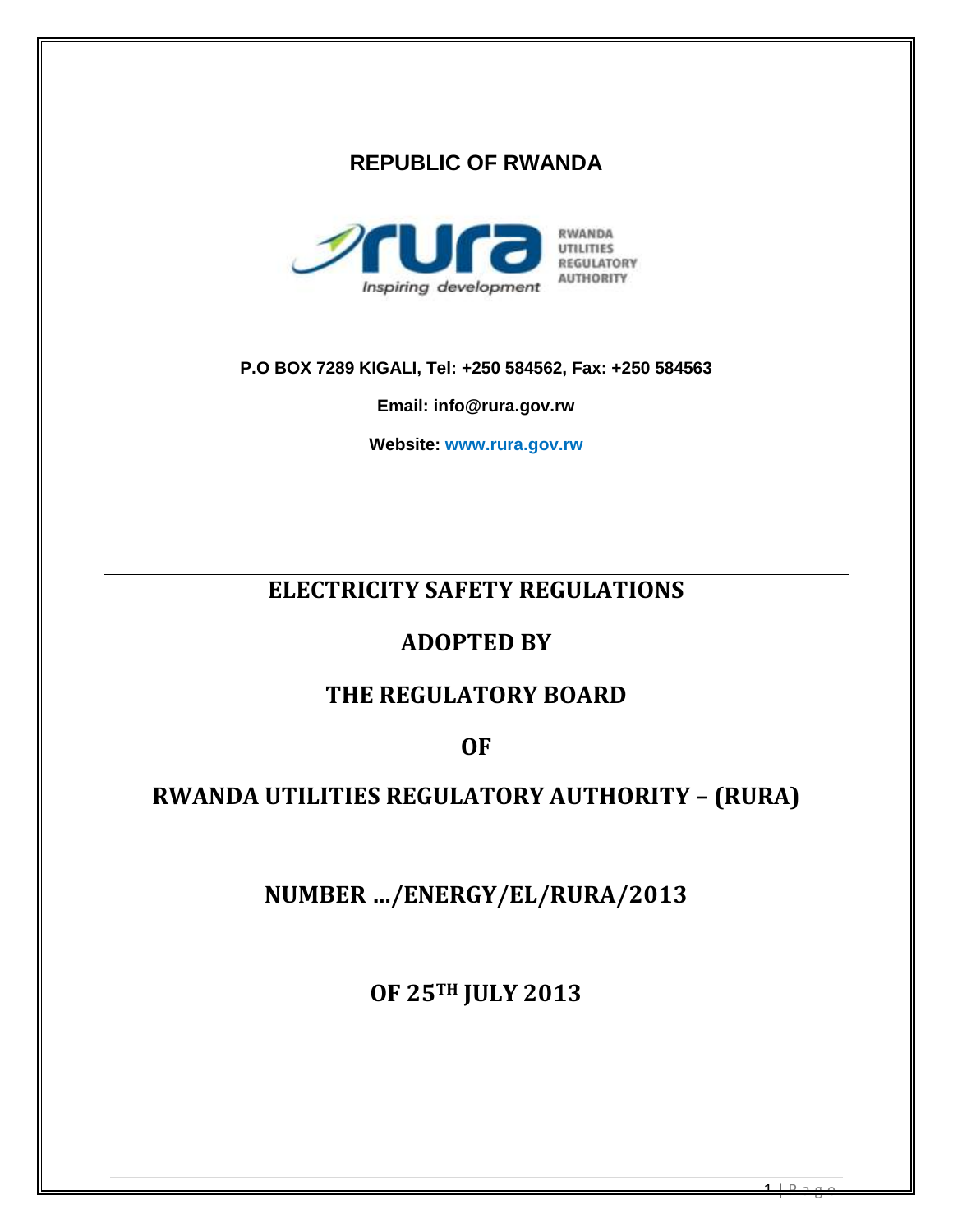# **Table of Contents**

| 1.                                                                                             |
|------------------------------------------------------------------------------------------------|
| 1.1.                                                                                           |
| 1.2.                                                                                           |
| 1.3.                                                                                           |
| 2.                                                                                             |
|                                                                                                |
|                                                                                                |
|                                                                                                |
|                                                                                                |
|                                                                                                |
|                                                                                                |
|                                                                                                |
|                                                                                                |
| 3.                                                                                             |
|                                                                                                |
|                                                                                                |
|                                                                                                |
|                                                                                                |
|                                                                                                |
|                                                                                                |
|                                                                                                |
|                                                                                                |
|                                                                                                |
| 4.                                                                                             |
|                                                                                                |
|                                                                                                |
|                                                                                                |
| 4.4. Approach to exposed live HV or MV conductors or supporting insulators 14                  |
| 4.5. Work in substations and switching stations containing exposed live HV or MV conductors 15 |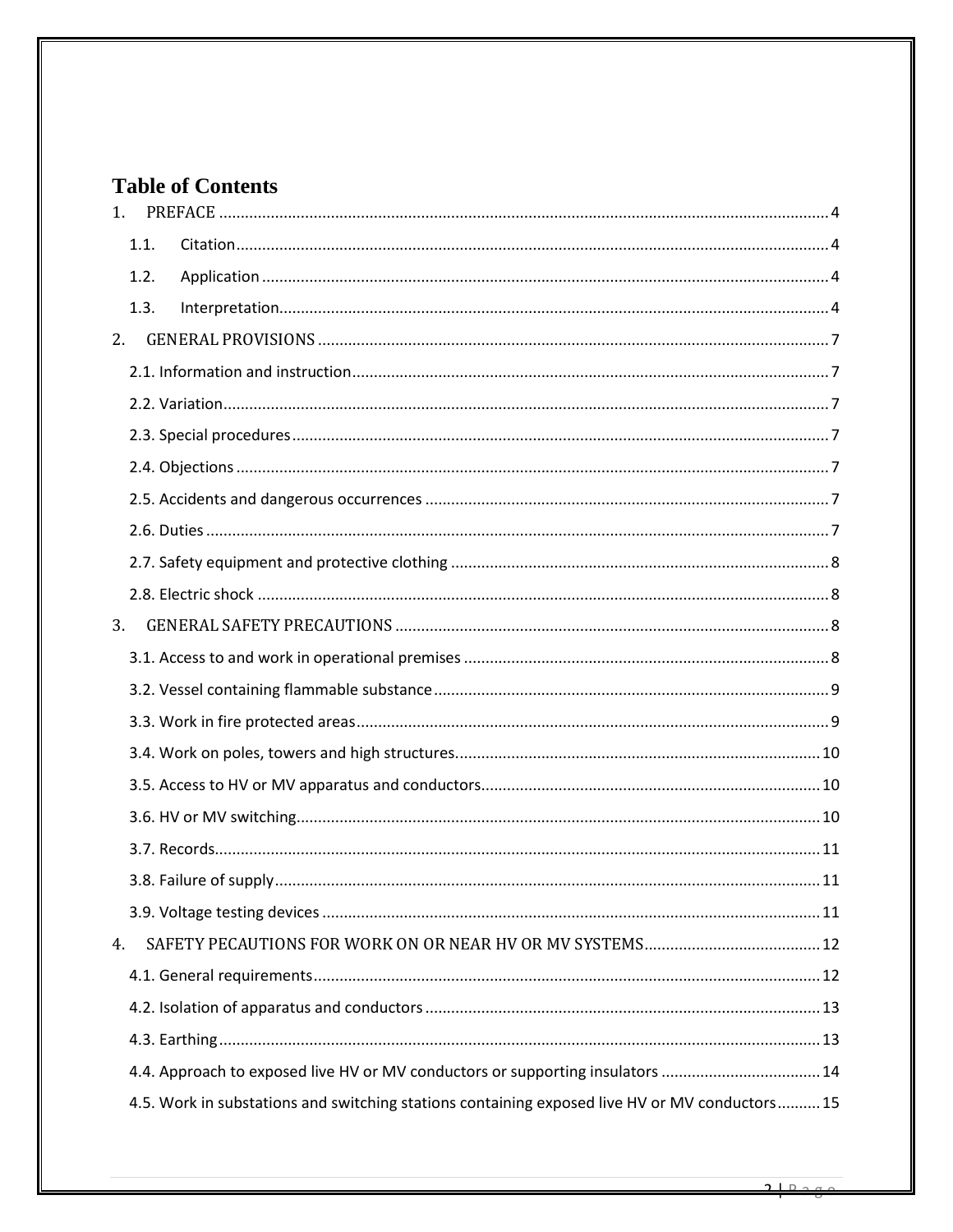| 5. |  |  |
|----|--|--|
|    |  |  |
|    |  |  |
|    |  |  |
|    |  |  |
|    |  |  |
|    |  |  |
|    |  |  |
|    |  |  |
|    |  |  |
| 6. |  |  |
|    |  |  |
|    |  |  |
|    |  |  |
|    |  |  |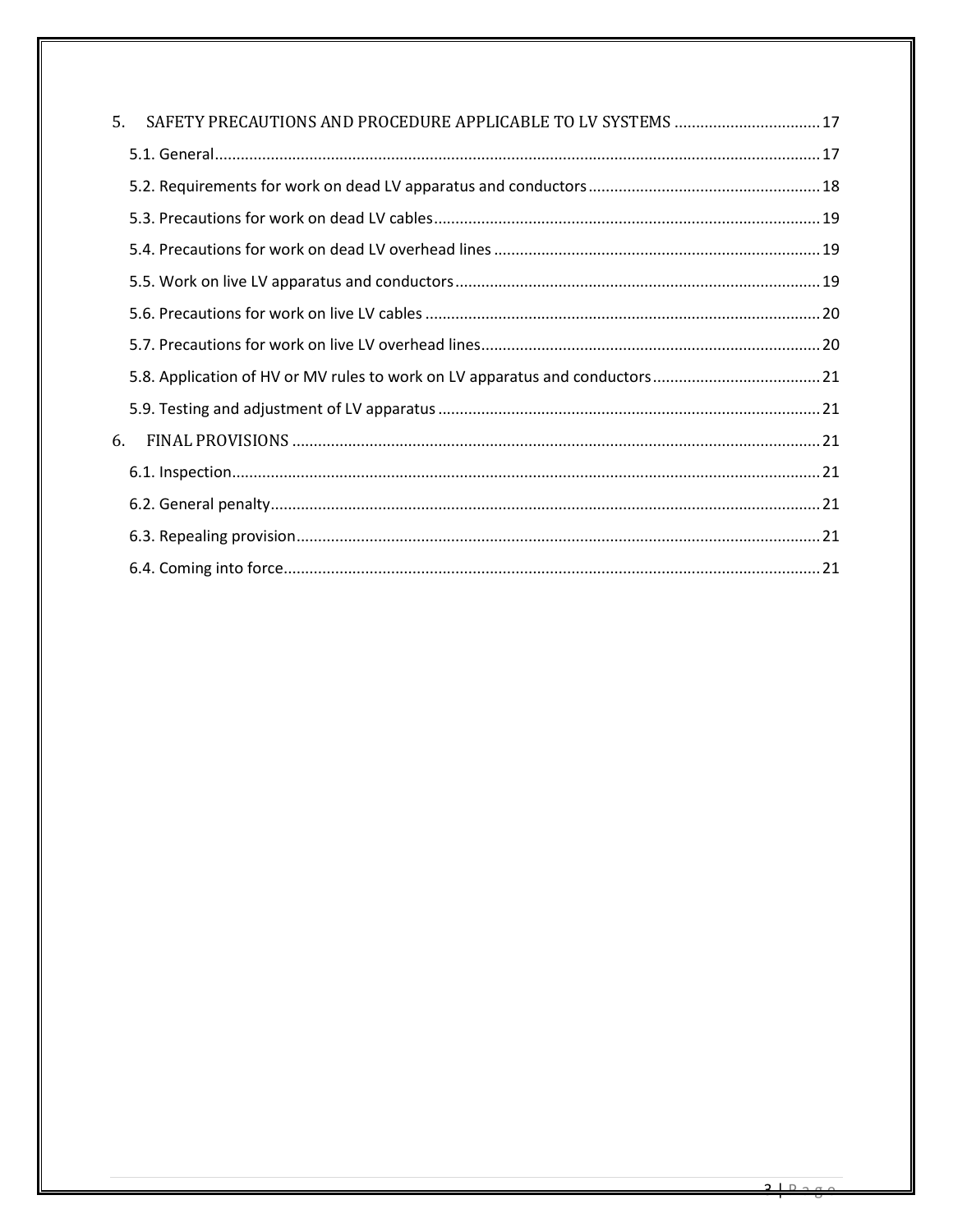#### **PREAMBLE**

Pursuant to Law n°09/2013 of 01/03/2013 establishing the Rwanda Utilities Regulatory Authority;

Pursuant to Organic Law n° 04/2005 of 08/04/2005 determining the modalities of protection, conservation and promotion of the environment in Rwanda;

Pursuant to Law n°21/2011 of 23/06/2011 governing Electricity in Rwanda;

The Regulatory Board of the Rwanda Utilities Regulatory Authority in exercising its powers;

**AND AFTER** its deliberations in its meeting of 25<sup>th</sup> July 2013;

**HEREBY** issues the following regulations on Electricity Safety:

#### <span id="page-3-0"></span>**1. PREFACE**

#### <span id="page-3-1"></span>**1.1. Citation**

These Regulations may be cited as the Electricity Safety Regulations, 2013.

#### <span id="page-3-2"></span>**1.2. Application**

- (1) These Regulations apply to electrical systems, associated plants and apparatus under their ownership or control.
- (2) Documents or procedures issued by other authorities or licensees may apply in accordance with management instructions, but where no such rules, documents or procedures have been issued or if there is any conflict between such rules documents or procedures with these Regulations, these Regulations shall prevail.

#### <span id="page-3-3"></span>**1.3. Interpretation**

In these Regulations, unless the context otherwise requires-

"**Additional earth**" means grounding equipment of an approved type, applied regarding the safety issues;

"**Apparatus**" means any item of electrical machinery or equipment in which conductors are used or supported or of which they form part;

**"Approved …"** means in compliance with appropriate standards or in accordance with related documents issued by the Licensee or any other relevant institution;

"**Authority**" means the Rwanda Utilities Regulatory Authority, established under Law N°09/2013 of 01/03/2013**;**

"**Authorized person**" means a person appointed by the licensee in writing to carry out specified operational duties, including the issue of all types of safety documents;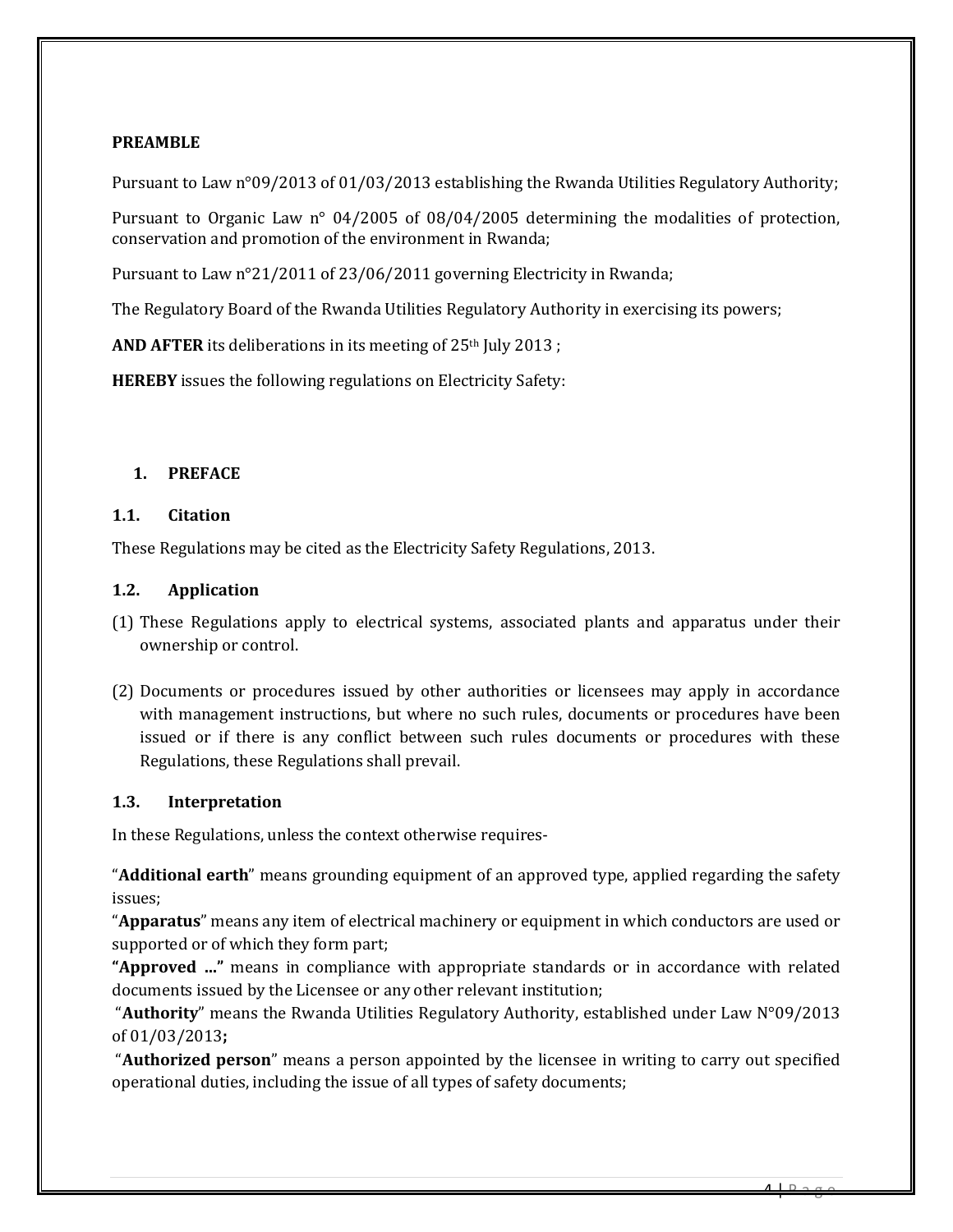**"Caution Notice"** A notice in an approved form attached to electrical apparatus or its controls conveying a warning against interference with such apparatus. These notices shall be attached to all points of isolation from which apparatus can be made live;

"**Circuit main earth**" means earthing equipment of an approved type, applied before the issue of, and at a position recorded in a safety document;

**"Conductor"** means a material, usually in the form of a wire, cable, bus bar or other metallic object suitable for carrying an electric current;

"**Competent person**" means a person appointed by a licensee in writing as having sufficient technical knowledge or experience to enable him or her avoid danger and who may be nominated to receive and clear specified safety documents;

"**Control operator**" means an operator mandated to operate computer controlled equipment;

"**Danger**" means a risk to health, life or bodily injury.

**"Danger Notice"** means a notice in an approved form reading 'danger' with any additional wording calling attention to the danger of approaching or interfering with such live apparatus;

"**Dead"** means at or about zero potential and disconnected from any live system;

"**Designated engineer**" means an engineer appointed by a licensee to be responsible for safety and application of these Regulations;

"**Earth**" means the conductive mass of the earth, whose electric potential at any point is conventionally taken as zero;

"**Earthed**" means connected to the general mass of earth in such a manner as will ensure at all times that the body being earthed discharges immediately any electrical energy stored in it and furthermore is maintained at a safe potential with respect to the general mass of earth;

**HV (High Voltage**) means voltage of the amount equal or above seventy thousand volts ( 70kV) plus or minus ten per cent;

"**Isolated**" means disconnected from live apparatus and conductors by an open disconnector or by an adequate physical gap;

"**Isolating device**" means a device for rendering plant and apparatus isolated;

"**key-safe**" means an approved device for the secure retention of all safety padlock keys used to lock means of isolation, earthing or other safety devices in accordance with these regulations;

"**live**" means electrically charged;

**"Live Line Work"** means working on live overhead exposed conductors and other apparatus using approved insulated tools and methods;

**"Licensee"** means a person authorized by a license or permit to generate, transmit, import, export distribute and/or supply electrical energy;

**"Limitation of access"** means a safety document that defines the limits and nature of work that may be carried out when verbal instructions are not considered sufficient for that purpose;

**LV ( Low Voltage)** means voltage less or equal to four hundred volts ( 400 V) plus or minus five percentages;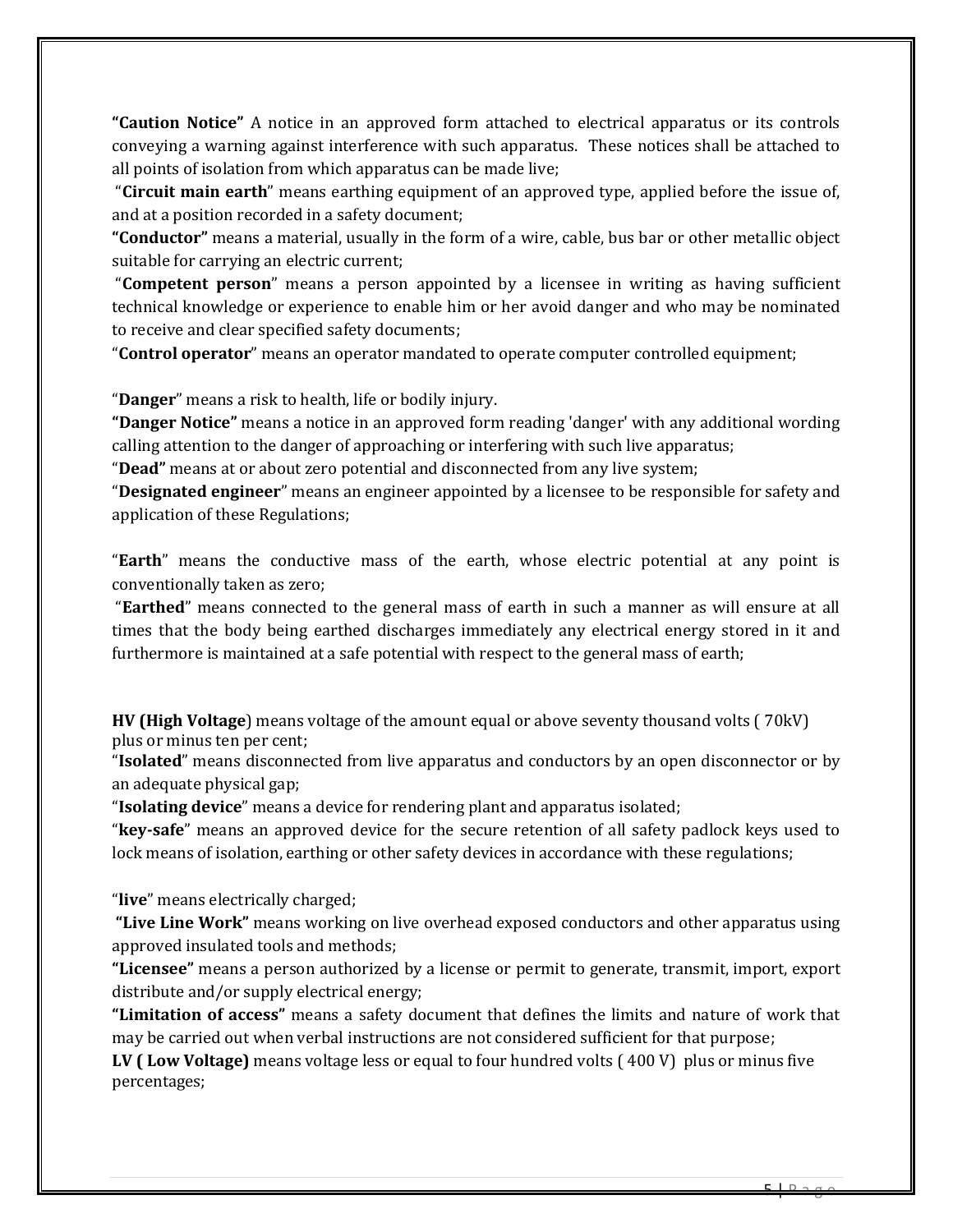**MV (Medium Voltage)** means voltage above four hundred volts (400V) plus or minus ten percent and less or equal to thirty three thousand volts plus or minus ten percent;

"**Permit to work**" means a form of declaration signed and issued by the custodian of equipment or plant to the person in charge of a working party, giving clearance to work on the specified equipment or plant, detailing restrictions and precautions required to carry out the specified work safely;

"**Personal supervision**" means supervision by a person having adequate technical knowledge, experience or competence such that he or she is always in the presence of the person being supervised while the work or testing is being carried out;

"**Plant**" means a mechanical plant including all machinery and equipment not elsewhere defined as apparatus;

"**Safety distance**" means the distance from the nearest HV or MV exposed conductor not earthed, or from an insulator, supporting a HV or MV conductor which must be maintained to avoid danger; "**Safety document**" means a limitation of access or permit-to-work;

"**Safety lock**" means a device such as a padlock used exclusively for approved purposes, like locking off the points at which the circuit can be energized, and different from all other standard locks used in systems;

"**Senior competent person**" means a competent person appointed in writing by a licensee, to carry out specific operational duties that may include authority to issue and cancel limitations-of-access or to receive sanctions-for-test;

"**Switching**" means the operation of circuit breakers, isolators, fuses or other methods of making or breaking an electrical circuit or the application and removal of circuit main earths;

"**System**" means an electrical system in which conductors and apparatus are electrically connected to a common source of supply;

"**System control engineer**" means-

(a) For the centrally controlled system, the Control Engineer at the National Control Centre; and

(b) For a locally controlled system, the engineer specifically mandated to exercise the function and control of such a system;

"**Working and access clearance**" means the distance to be maintained from the nearest live exposed HV or MV conductor, to ensure observance of the safety distance in work on systems;

"**Working party**" means persons under the immediate supervision of a competent or senior competent person (who shall himself or herself be a member of the working party) or a competent or senior competent person when working alone.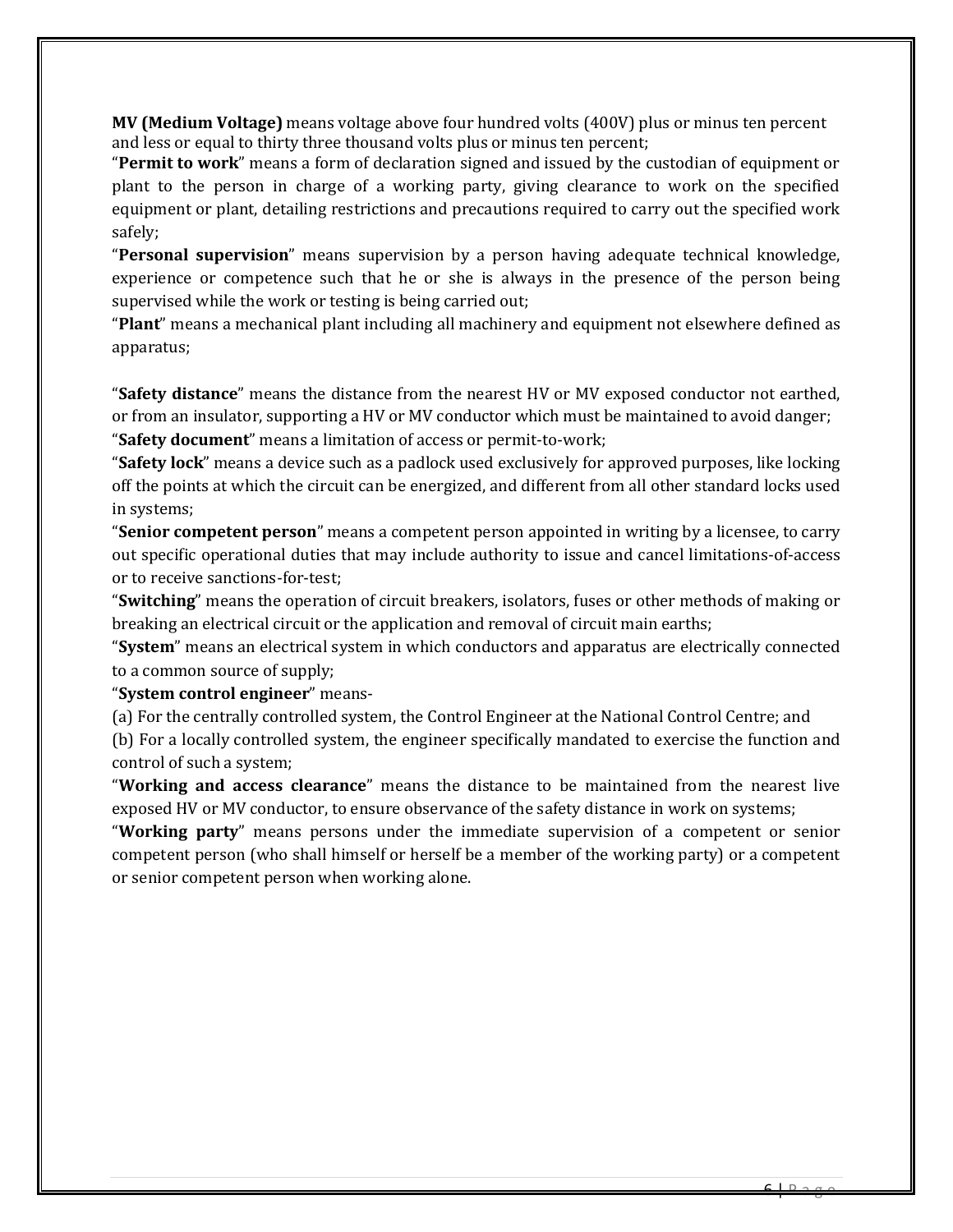#### <span id="page-6-0"></span>**2. GENERAL PROVISIONS**

#### <span id="page-6-1"></span>**2.1. Information and instruction**

(1) Each licensee shall sufficiently inform and instruct its employees about the system, plant or apparatus affected by a particular operation or work, and the rules, procedures or documents which apply to such licensee's operations.

(3) A licensee shall in addition to sub-regulation (1), furnish information to other persons not being its employees who are likely to be exposed to danger by the operations or work of such licensee, to such an extent as may in the licensee's opinion be reasonably practicable.

#### <span id="page-6-2"></span>**2.2. Variation**

The Authority may in exceptional or special circumstances vary these Regulations and issue additional guidelines to such an extent as may, in the opinion of the Authority, be necessary to achieve the objectives of these Regulations.

#### <span id="page-6-3"></span>**2.3. Special procedures**

A licensee shall ensure that work on or testing of apparatus, conductors or plant to which these Regulations are, for special reasons, not applicable, shall be carried out according to a special procedure which shall adhere to the safety requirements prescribed under these Regulations.

#### <span id="page-6-4"></span>**2.4. Objections**

(1) A person who receives instructions regarding the operation of or work upon a licensee's systems and associated plant and apparatus shall, if he or she has an objection on safety grounds against the carrying out of such instructions, lodge such objection with the person issuing the instructions.

(2) Where an objection has been raised under sub-regulation (1), the licensee or other concerned entity shall cause investigations to be conducted into the merits of the objection and if necessary refer the matter to a higher authority for a decision before proceeding with such operation or work.

#### <span id="page-6-5"></span>**2.5. Accidents and dangerous occurrences**

(1) Every electrical accident and dangerous occurrence involving a licensee's HV or MV system shall be reported immediately to the branch/site engineer and reserve a copy to the Authority.

(2) Each accident and dangerous occurrence involving a LV system or associated plant or apparatus shall be reported immediately to the appropriate designated Engineer.

# <span id="page-6-6"></span>**2.6. Duties**

(1) A person engaged in the operations or work upon electrical systems and associated plant and apparatus shall comply with these Regulations and other related documents and legal procedures relevant to his or her duties.

(2) A person shall not neglect his or her duties on ground that he or she is ignorant of the relevant legal requirements and procedures.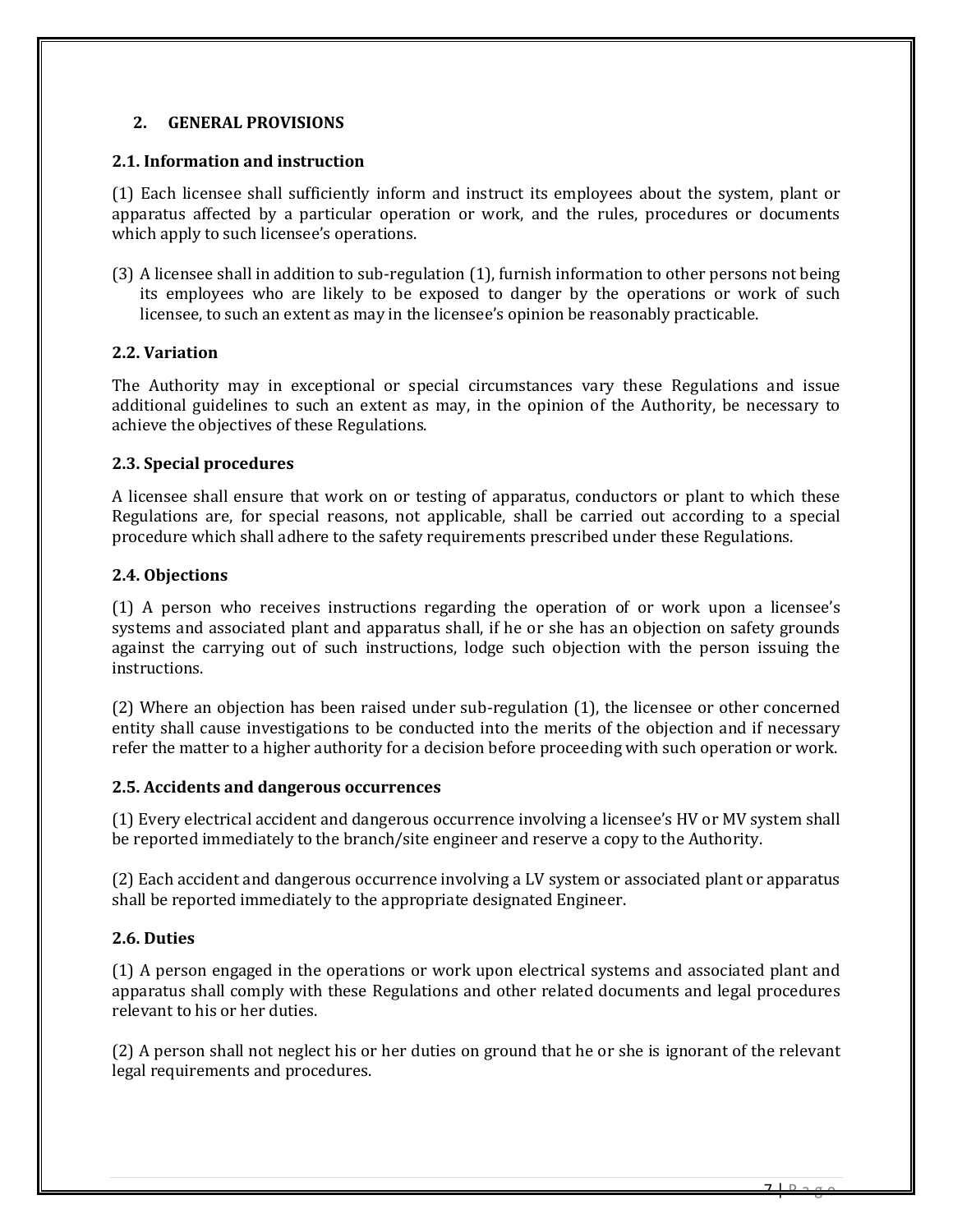(3) A person who has any doubts as to any of these duties shall report the matter to his superior(s) for advice before proceeding with the work.

#### <span id="page-7-0"></span>**2.7. Safety equipment and protective clothing**

(1) Every licensee shall obtain and issue to its employees safety equipments and protective clothing.

(2) Each employee working under circumstances requiring safety precautions shall wear appropriate protective clothing and foot wear or such other protective clothing as may be necessary, having considered the work such employee may be involved in.

#### <span id="page-7-1"></span>**2.8. Electric shock**

Every licensee shall train each person involved with the operation of or work upon the licensee's system and associated plant and apparatus, in the treatment of electric shock.

# <span id="page-7-2"></span>**3. GENERAL SAFETY PRECAUTIONS**

#### <span id="page-7-3"></span>**3.1. Access to and work in operational premises**

- (1) A person shall not without authorization, enter or have access to any operational premises like a control room, substation, switching station or underground chamber belonging to or under the control of a licensee.
- (2) A barrier, door or gate restricting access to an underground chamber or other confined space, substation or tunnel shall be kept locked and the control of the keys shall be in accordance with licensee approved procedures.
- (3) A person shall not enter or work in any indoor substation or confined space such as an underground chamber, tunnel, vessel, tank, pit, culvert or pipeline without the consent of a senior competent person.
- (4) Where it becomes necessary for a person to enter and work in any of the places specified under sub-regulation (3), adequate precautions shall be taken against danger arising from toxic and flammable or abnormal temperature.
- (5) Safety precautions under sub-regulation (4) include but are not limited to-
	- (a) Use of approved natural or forced ventilation or air conditioning;
	- (b) Wearing approved breathing apparatus;
	- (c) Testing the atmosphere using approved specialized equipment;
	- (d) Prohibition of smoking and use of exposed flame; and
	- (e) Posting a person outside such place to keep in constant touch with the person engaged in the work with appropriate rescue equipment, ready and capable of assisting in an emergency.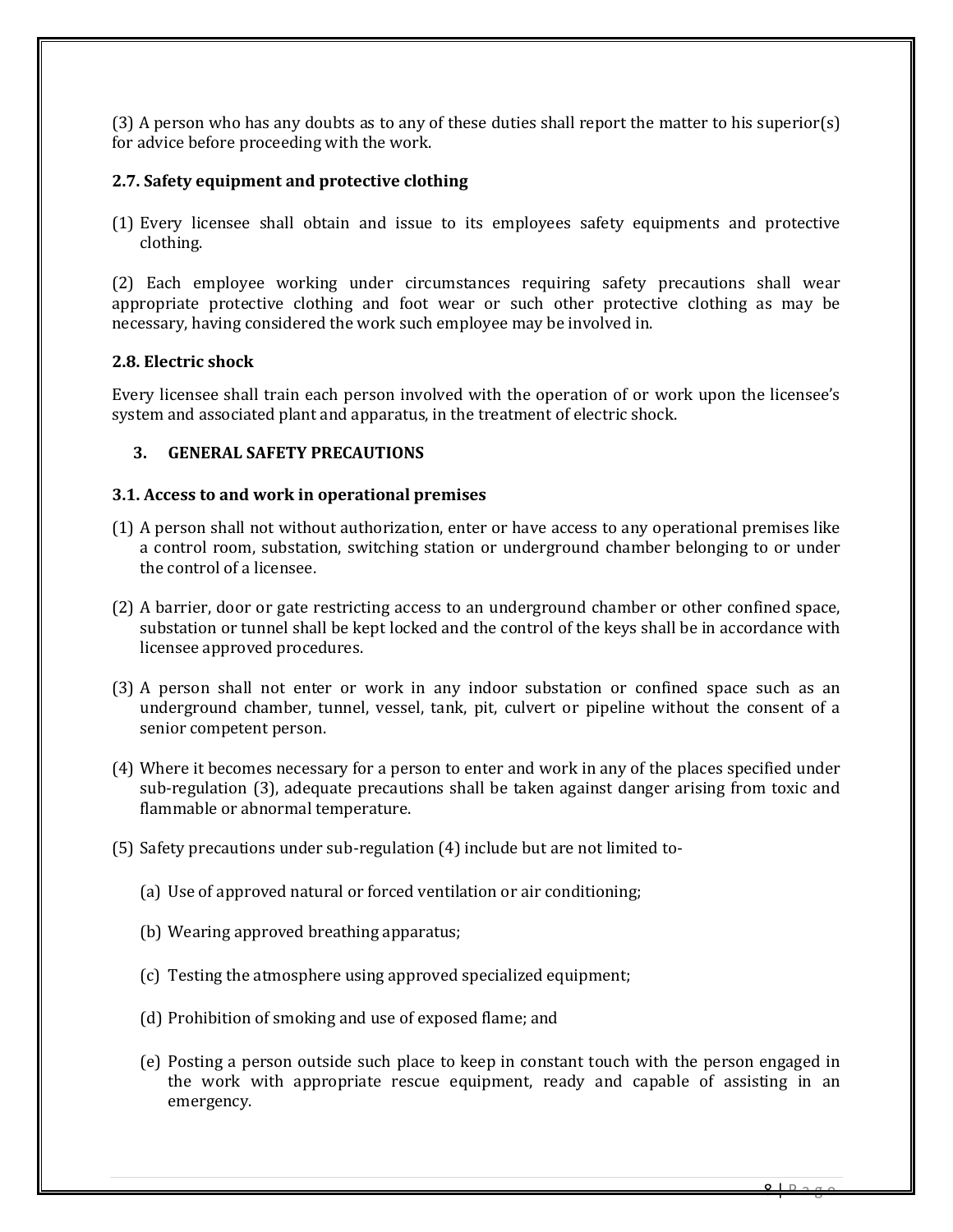- (6) A person using the apparatus under paragraph (b) of sub-regulation (5) shall be specifically trained in its use.
- (7) Before a person enters an area under this regulation, he or she shall be issued with a limitationof-access, and the arrangements for access and work and the precautions to be taken shall be in accordance with the licensee approved procedures.

#### <span id="page-8-0"></span>**3.2. Vessel containing flammable substance**

- (1) A person shall not smoke or expose a flame near an open vessel containing or which has contained oil or any other flammable substance.
- (2) A person shall not engage in work involving application of heat on a vessel under subregulation (1) unless such person has taken all practical precautions to prevent a fire or explosion. The prevention of fire or explosion shall be done by removal of the flammable substance and any fumes or by rendering them non explosive and non flammable.
- (3) A person shall not enter a vessel that has recently been emptied of oil or other flammable or toxic substance unless a senior competent person is satisfied that all dangerous vapours have been expelled, and a limitation-of-access has been issued.

#### <span id="page-8-1"></span>**3.3. Work in fire protected areas**

- (1) Unless alternative approved safety procedures apply because of special circumstances, before access or work is carried out in an enclosure protected by automatic fire extinguishing equipment:
	- (a) The automatic control shall be rendered in-operative and the equipment left on manual control, and a caution notice attached;
	- (b) The precautions taken to render the automatic control in-operative and the conditions under which it may be restored shall be noted on a safety document or written instruction issued for such access or work or other activity; and
	- (c) The automatic control shall be restored immediately after the persons engaged in the work have withdrawn from the enclosure.
- (2) Only approved portable fire extinguishers shall be made available and shall be the only extinguishers to be used near live apparatus and conductors.
- (3) In the handling of fire extinguishers, the safety distances specified in the manual or safety procedures shall be maintained.
- (4) After the discharge of a portable fire extinguisher in an enclosed space, personnel shall leave the space until the precautions specified in regulation 3.2(3) have been taken.
- (5) After an explosion, fire or discharge of a fire extinguisher in an enclosed space, the space shall be adequately ventilated before any personnel enter it.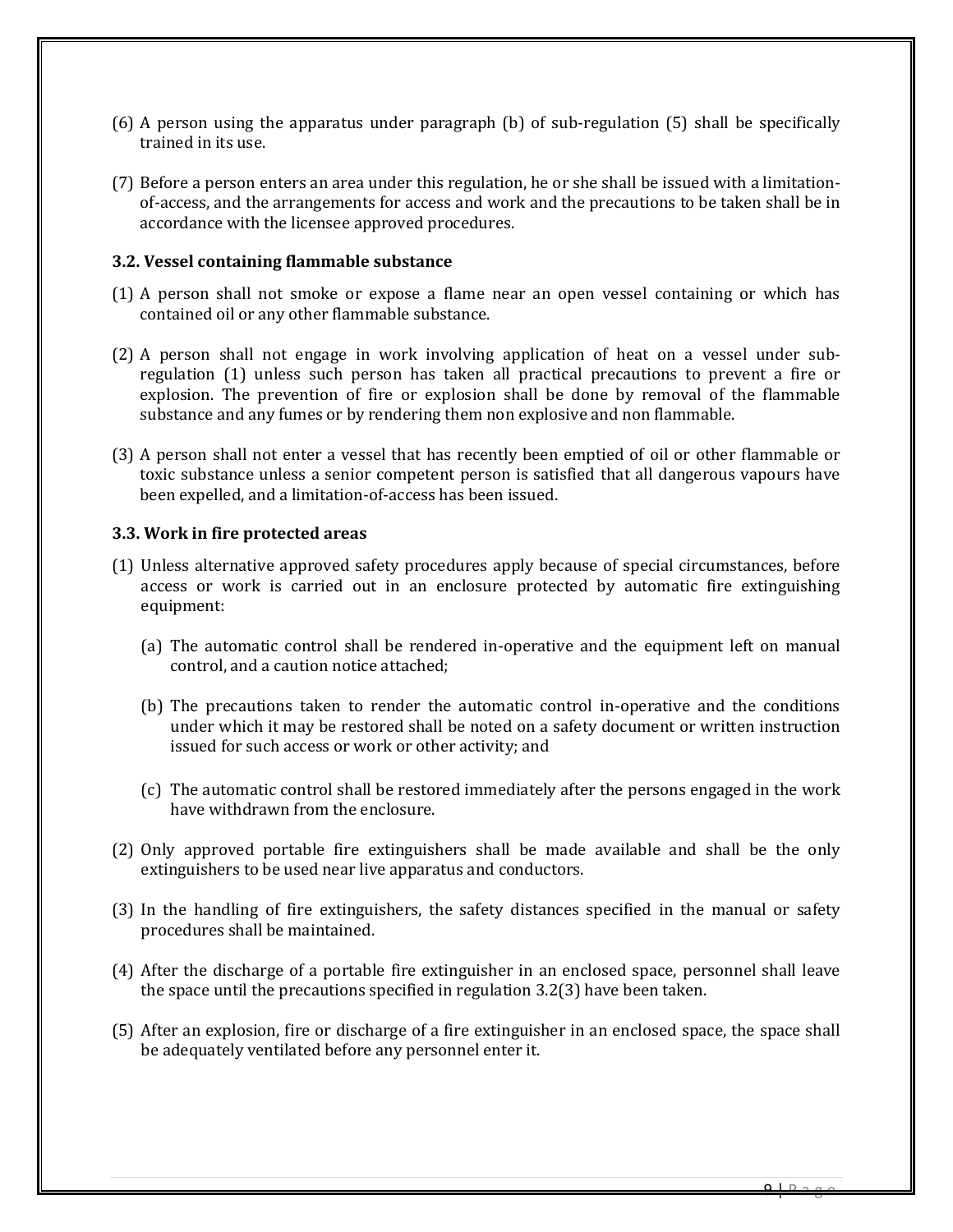#### <span id="page-9-0"></span>**3.4. Work on poles, towers and high structures.**

- (1) A person shall not climb any pole unless such a pole has been tested in a licensee approved manner.
- (2) A person shall not climb a pole which is impaired by decay or damage or whose stability is in doubt until such pole has been supported by approved means.
- (3) Where a pole is supported as provided under sub-regulation (2), such pole shall be climbed by one person at a time or access to its top may be by other approved means independent of the pole.
- (4) A person gaining access to work on a tower, pole or other high structure shall use safety belts, harnesses or other safety equipment of an approved type.
- (5) A person working on a tower, pole or other high structure shall be in visual range of another person who shall be fully conversant with approved rescue procedures.
- (6) Every gate or device to prevent climbing of towers and gantries supporting HV or MV conductors shall always be kept secured in an approved manner, and access shall be controlled by a competent person.

#### <span id="page-9-1"></span>**3.5. Access to HV or MV apparatus and conductors**

- (1) Guards to an access ladder, barrier, door or gate on or in an outdoor compound preventing access to a live HV or MV conductor shall be kept secured in an approved manner, and access to them shall be according to approved procedure.
- (2) Any barrier, door or gate preventing access to a totally enclosed chamber, cubicle or cell containing live HV or MV conductors shall be kept locked and the keys shall be accessible only to a senior competent person.
- (3) Any spout shutter not required for immediate work or operation shall, if the spout is not otherwise made inaccessible, be locked and the key accessible only to a senior competent person.

#### <span id="page-9-2"></span>**3.6. HV or MV switching**

- (1) HV or MV switching shall not be carried out by any person other than an authorized person, a senior competent person or by remote control directed by a control engineer.
- (2) Notwithstanding sub-regulation (1), a competent person may for the purpose of training and acting under the personal supervision of an authorized person or senior competent person, carry out HV or MV switching.
- (3) Except in cases of emergency, HV or MV switching shall not be carried out without the permission of the appropriate branch/ site engineer.
- (4) When a control engineer gives permission for HV or MV switching to be carried out, he or she shall communicate directly with the person intending to carry out the switching, and where for special reasons direct communication is not possible, an approved procedure shall be followed.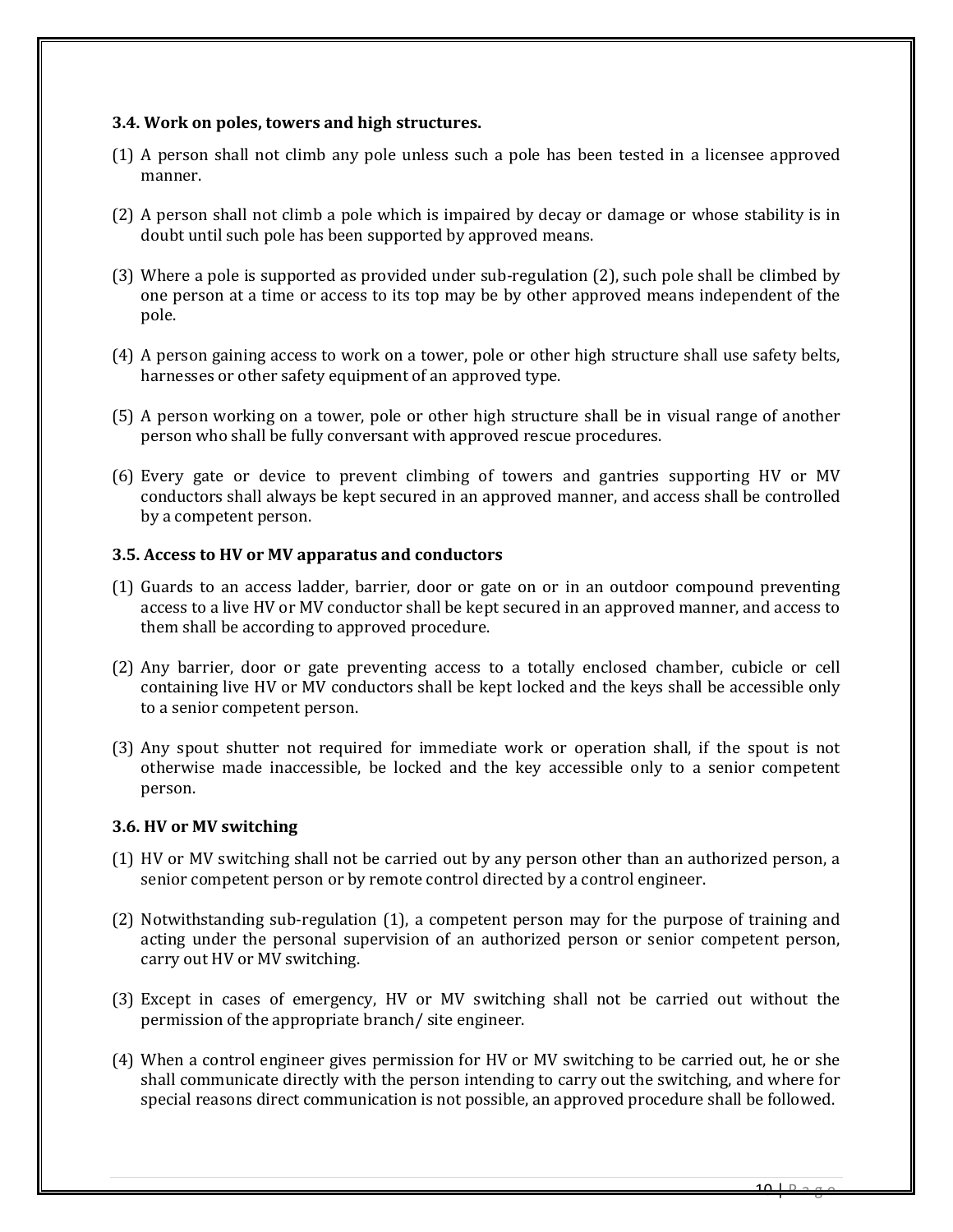- (5) Before any HV or MV switching is carried out on any system that may affect another system, the control engineer authorizing the switching shall communicate with the control engineer of the other system and the switching shall be agreed between them and recorded in the respective control books of all control engineers concerned.
- (6) Where there are special requirements to be complied with before, during or after HV or MV switching operations, approved procedures shall apply and special provisions shall be made to ensure that the control engineers, the operators and others affected are aware of their responsibilities.
- (7) HV or MV switching with the control engineer's permission shall be carried out without undue delay and all such switching or switching in emergency, shall be reported to the control engineer as soon as possible. For emergency switching, the circumstances demanding such switching shall be reported at the same time.
- (8) If switchgear shows any sign of distress, the operator shall report its condition to the control engineer who shall in turn report to a senior in order to have it examined before taking a decision about further operation.
- (9) An operator shall, while operating a switching gear mounted on a pole or other structure from ground level where necessary, wear rubber gloves or use other appropriate equipment.
- (10) A person shall not undertake switching or work on HV or MV equipment by signal or prearranged understanding after an agreed interval of time.

#### <span id="page-10-0"></span>**3.7. Records**

- (1) Every message by telephone or otherwise relating to the operation of a HV or MV system shall be recorded down and shall be repeated to the sender to ensure that it has been accurately received.
- (2) A control engineer shall ensure that a record is made of the time and particulars of all HV or MV switching including that carried out by the control engineer by remote control.

#### <span id="page-10-1"></span>**3.8. Failure of supply**

- (1) A failure of supply to or from any part of a HV or MV system from whatever cause, shall be immediately reported to the control engineer and give a copy to the Authority.
- (2) During a failure of supply, all apparatuses and conductors are regarded as live unless they are isolated and proved dead by approved means.

#### <span id="page-10-2"></span>**3.9. Voltage testing devices**

- (1) Voltage testing devices shall be of an approved type and shall be used in accordance with approved procedures.
- (2) Voltage testing devices shall be tested in an approved manner immediately before and after use, and where this is not practically possible, in accordance with other approved procedures.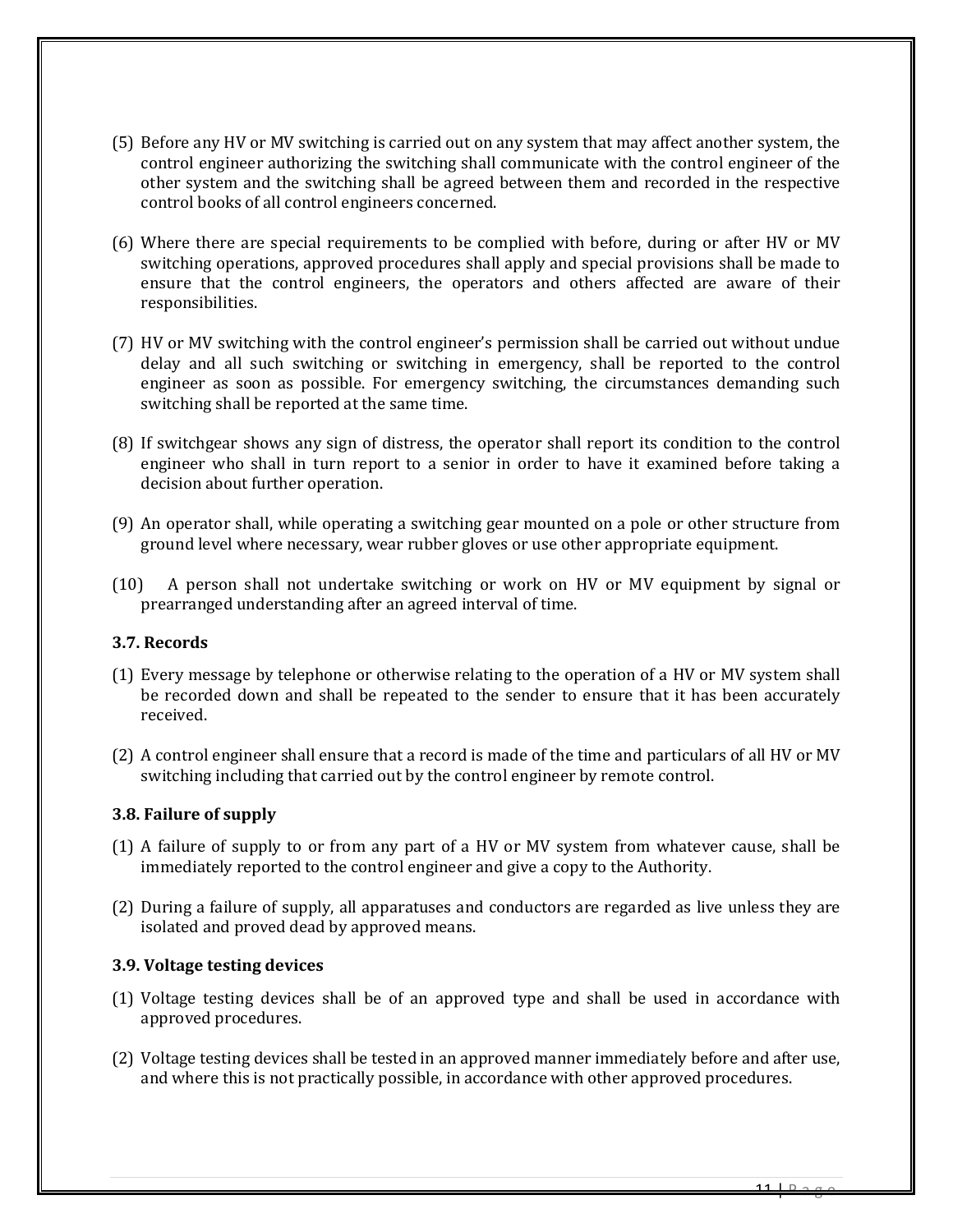#### <span id="page-11-0"></span>**4. SAFETY PECAUTIONS FOR WORK ON OR NEAR HV OR MV SYSTEMS**

#### <span id="page-11-1"></span>**4.1. General requirements**

- (1) Subject to the exceptions specified in this regulation and those expressly allowed by individual rules, a person shall not undertake any repair, maintenance, cleaning, alteration or such work, on or within the safety distance of an exposed conductor, part of a HV or MV system distance of an exposed conductor or part of a HV or MV system unless such parts of the system are-
	- (a) Dead;
	- (b) Isolated and all practicable steps taken up to lock off from all points of supply, including voltage and auxiliary transformers, common earthing equipment and other sources from which the apparatus and conductors may become live with caution notices fixed at all points of isolation;
	- (c) Earthed by approved means at all points of disconnection of HV or MV supply from the system or between such points and the point of work;
	- (d) Screened where necessary to prevent danger, and danger notices are attached to apparatus containing live conductors and attached near other live conductors;
	- (e) Identified at the point of work by approved means;
	- (f) Released for work by the issue of an appropriate safety document that shall not be issued unless such person is fully conversant with the precise parts of the systems, apparatus and conductors to be worked upon, the nature and extent of the work to be done and the safety precautions to be taken.
- (2) It is the duty of the person issuing the appropriate safety documents to ensure compliance with the provisions of sub-regulation (1).
- (3) Notwithstanding the provisions of sub-regulation (1)-
	- (a) Work such as cleaning and painting of earthed metal enclosures, connections or disconnections of circuits to or from live HV or MV systems, live line testing and live insulator washing may be carried out but only according to the licensee approved procedures;
	- (b) As a safeguard for personnel carrying out cleaning and painting works on substations, the system diagram in the appropriate local office shall be marked to show the work locations;
	- (c) HV or MV live line work on HV or MV overhead lines may be carried out but only according to the appropriate procedures;
	- (d) Where the design of apparatus does not allow strict compliance with all the requirements in that sub-regulation and if an operational procedure for carrying out the work does not exist, the work shall be carried out in accordance with special instructions issued by an authorized person, to ensure that safety is achieved, and shall be carried out under the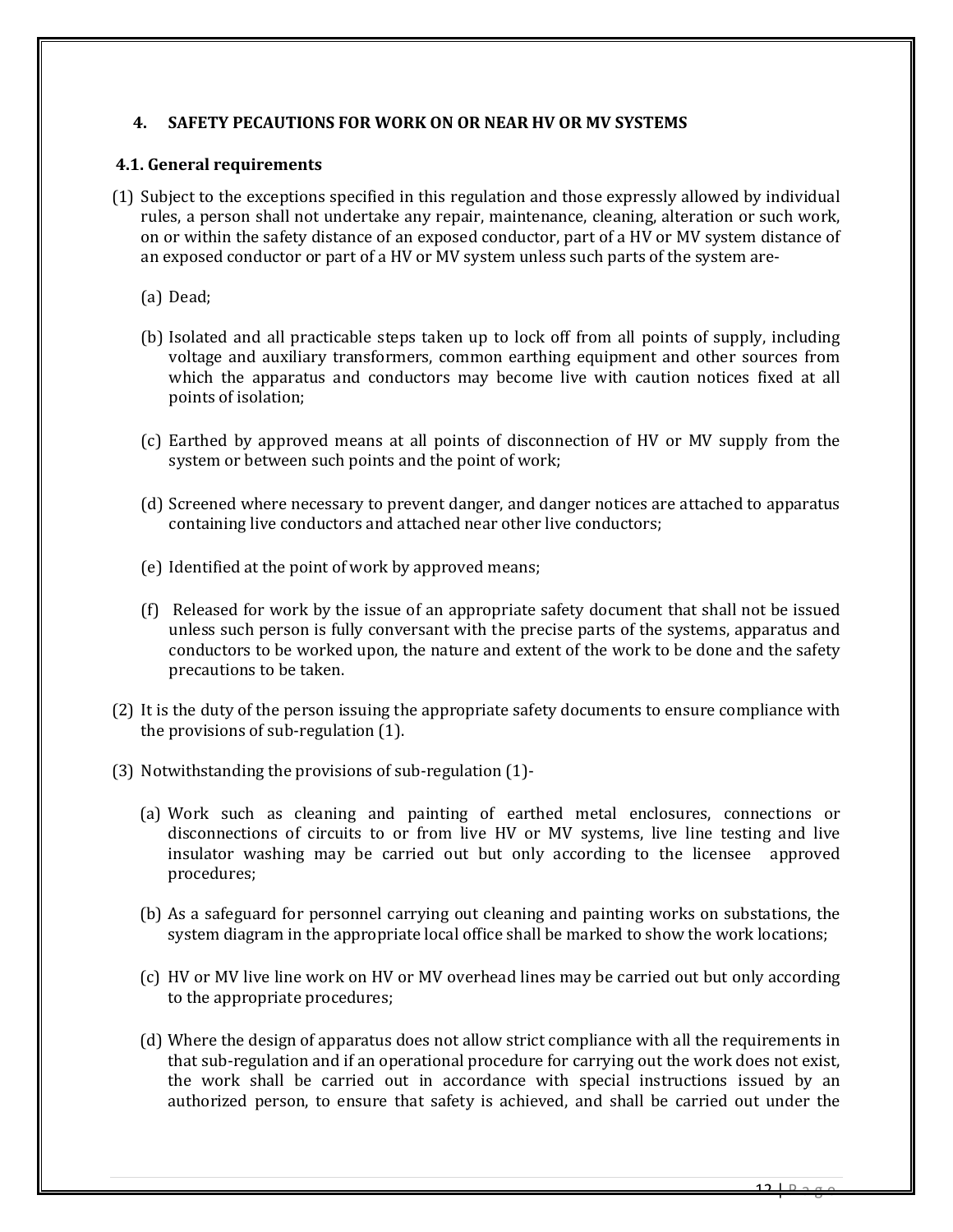personal supervision of the authorized person, with the control engineer kept informed of the circumstances.

#### <span id="page-12-0"></span>**4.2. Isolation of apparatus and conductors**

- (1) Safety locks shall be used to lock all switch gear at points where the circuit on which work is to be carried out is likely to be energized and the keys for such locks shall be kept in a key safe, if provided, or in some other safe place in the possession of an authorized person.
- (2) Safety locks shall be fitted to the switch gear at all points of isolation immediately following the sectionalization of defective apparatus.
- (3) Details of the isolation referred to in sub-regulation (1) and the deposit of safety lock keys associated with the isolation shall be recorded by the Control Engineer.
- (4) Where the circuit on which work is to be carried out is controlled only by fuses or links, the fuses or links (and carriers) shall be removed and kept in a safe place preferably in the possession of the person responsible for issuing the safety documents, or where such removals are not practicable approved procedures to ensure safety shall be followed.
- (5) When the mechanical isolation of a voltage transformer involves physical difficulty in withdrawal to achieve total HV or MV isolation, the withdrawal of the voltage transformer secondary fuses or links may be accepted as isolation, and fuses or links so withdrawn shall be kept in a safe place in the possession of the person responsible for issuing the safety document, and caution notices shall be fixed at all points of isolation.

# <span id="page-12-1"></span>**4.3. Earthing**

- (1) Where HV or MV apparatus or conductors are to be discharged and earthed in accordance with regulation 4.1(1), it shall be done-
	- (a) When reasonably practicable, by using a circuit breaker or earthing switch provided for the purpose of making the earthing connection, and where a circuit breaker is used the trip feature shall be rendered inoperative before closing unless this is not practicable when it shall be done afterwards. After closing, the circuit breaker or earthing switch shall be locked in the earthed position, so that it remains inoperative while it is the circuit main earth;
	- (b) Where a circuit breaker is used to make the earth connection, the operation of closing to earth shall be carried out locally and Supervisory Control and Data Acquisition (SCADA) system shall not be used for this purpose;
	- (c) Where paragraph (a) is not reasonably practicable or not applicable, the HV or MV apparatus and conductors shall be checked by means of an appropriate testing device to verify that they are not live, and may then be discharged and earthed by an earthing lead applied by means of an approved earthing appliance;
	- (d) Where work is carried out on an overhead system to which a consumer remains connected, a circuit main earth shall be provided and maintained between that consumer and the point of work;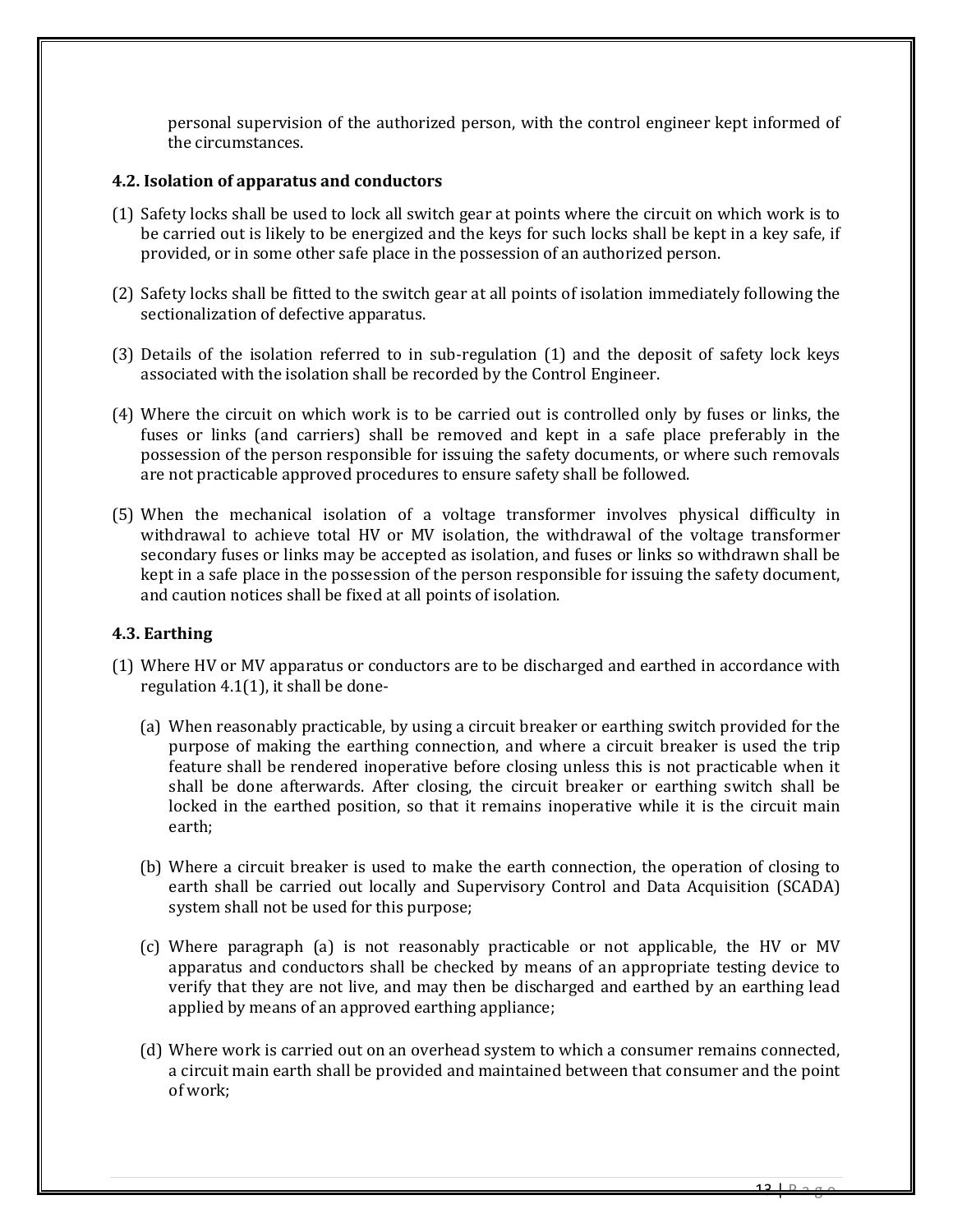- (e) Due to the possibility of LV and HV or MV inversions like from customers generation, care shall be taken when using earthing lead following a test with the indicator, to verify that the circuit is not live, and one conductor shall be earthed and subsequent tests carried out to verify that the retaining conductors are not live before applying an earth to them.
- (2) Earthing leads and associated clamps shall be of an approved type and of adequate capacity for the duty at the point of application, and shall be adequately maintained and always examined immediately before use.
- (3) Subject to sub-regulation (1), the general procedure to be followed when using earthing leads shall be as follows-
	- (a) The circuit shall be verified that it is not live and where practicable, checked by means of an appropriate voltage testing device or other approved means;
	- (b) The circuit shall be verified that it is not live and, where practicable, checked by means of an approved earthing pole or other approved appliance and care shall be taken to ensure that good contact is made and that earthing leads are clearly visible;
	- (c) Earthing leads shall be connected to earth before being connected to the phase conductors. They shall only be connected to the phases by means of an approved earthing pole or other approved appliance. Care shall be taken to ensure that good contact is made and that earthing leads are clearly visible;
	- (d) All phases shall be earthed, even if work is to be carried out only on one phase;
	- (e) Earthing leads shall not be applied in any cell or compartment in which there is any exposed metal live at HV or MV that may be a source of danger, and shall be applied so that they remain clearly visible as far as it is reasonably practicable;
	- (f) When earthing leads are being removed, each shall be disconnected from its phase conductor by means of an approved earthing appliance before it is removed from its earth connection;
	- (g) For earthing on spout contacts of metal-enclosed switchgear, only approved appliances shall be used and a person shall not insert a hand or tool into contact with spouts for this purpose.
- (4) A person shall not operate a HV or MV earthing switch or circuit main earth connected or disconnected, except with the consent of the Control Engineer or a senior competent person.
- <span id="page-13-0"></span>(5) The location of each circuit main earth shall be recorded on the safety document.

#### **4.4. Approach to exposed live HV or MV conductors or supporting insulators**

(1) A person shall not allow any part of his or her body or any other object not provided for within the approved procedures to approach exposed HV or MV conductors or insulators supporting such conductors, unless the conductors have been made safe for work and a safety document issued as required by sub-regulation (1) of regulation 4.1. Unless it is unavoidable, such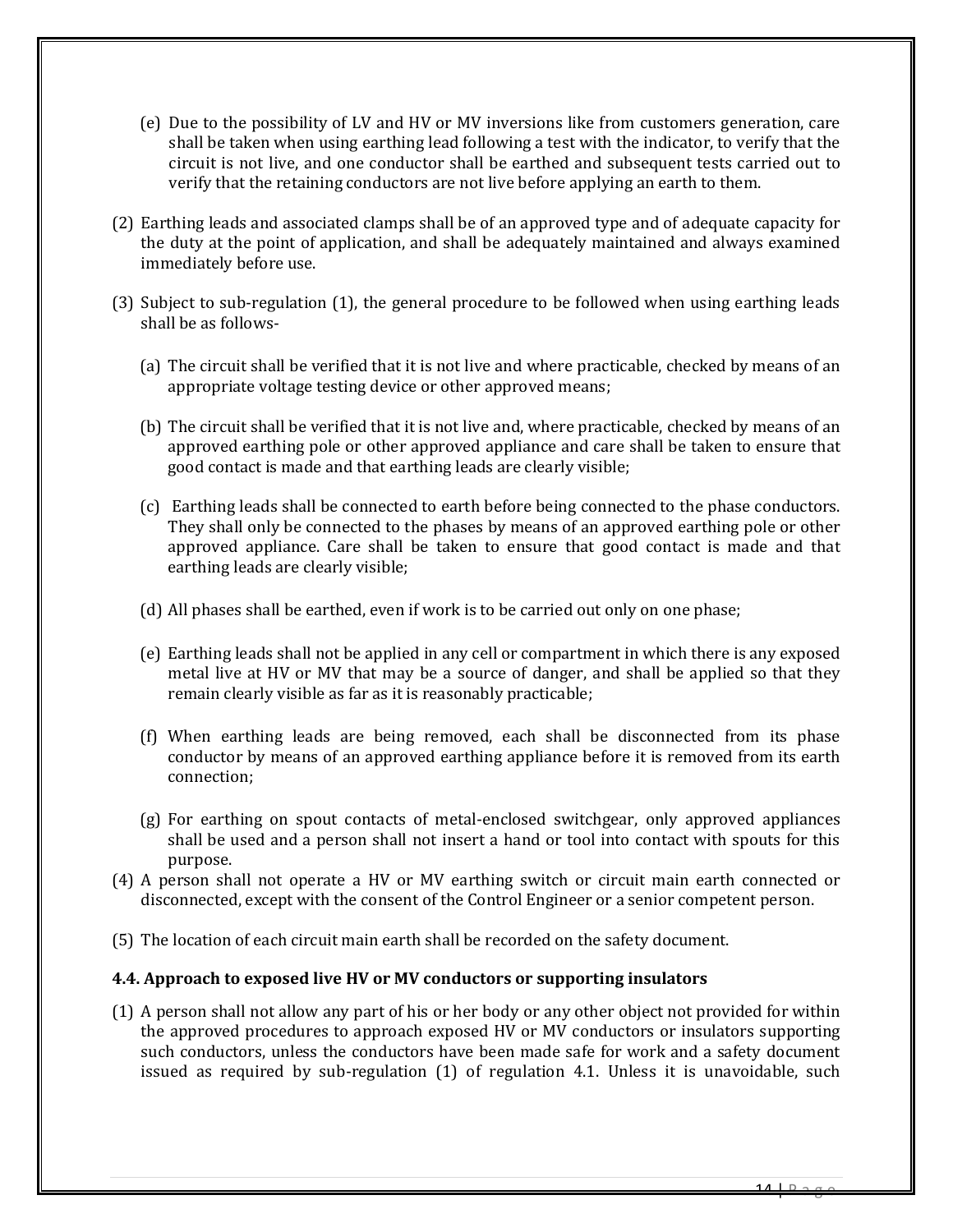person's hands shall be kept below shoulder height when in the vicinity of exposed live HV or MV conductors.

- (2) When a person is applying an appropriate voltage testing device to HV or MV conductors contained within the open spouts of metal enclosed switch gear, it is allowable for those parts of the body of such person required to do the task to approach the conductors, subject to approved procedures.
- (3) Where exposed HV or MV conductors are not isolated but not proved dead, the only objects that shall be caused to approach them or insulators supporting them shall be insulated devices approved for HV or MV live line work or approved voltage testing devices.
- (4) Where exposed conductors in a HV or MV substation compound have been isolated, a circuit main earth may be applied to the apparatus following a visual examination to confirm that adequate isolation has been achieved.
- (5) Taking account of the nature and location of the work and the hazards and the presence of persons, a senior competent person shall establish working and access clearances such as to ensure that the safety distances are maintained both in respect of those persons present and the objects being handled.
- (6) Recommended working and access clearances for the guidance of authorized persons are specified in the standards RS 474-1: 2011 for Power Installations exceeding 1kV a.c.
- (7) Where work is to be carried out within a one meter distance of an HV or MV conductors or apparatus the supervisor shall ascertain if any of the following additional precautions have been taken before work commences-
	- (a) A visible danger notices or red pennants are attached to the pole, structure or apparatus
	- (b) A limitation-of-access has been issued defining the work to be carried out in the vicinity of live conductors and detailing any specified potential hazards to be avoided.
	- (c) Danger notices or red pennants shall be attached by a senior competent person or engineer or by a competent person acting under personal supervision of an authorized person or senior competent person.

# <span id="page-14-0"></span>**4.5. Work in substations and switching stations containing exposed live HV or MV conductors**

- (1) The following provisions apply to a zone of work:
	- (a) When work is to be carried out in a substation, or switching station in which there are exposed live HV or MV conductors, the zone of work shall be properly identified by an authorized person, and shall be defined as far as possible by the use of approved barriers roping, yellow demarcation ribbons or by other approved means and shall be so arranged that the specified working and access clearances, from the nearest exposed live conductor or supporting insulator to ground level or platform or access way which may be repaired to be used, are established;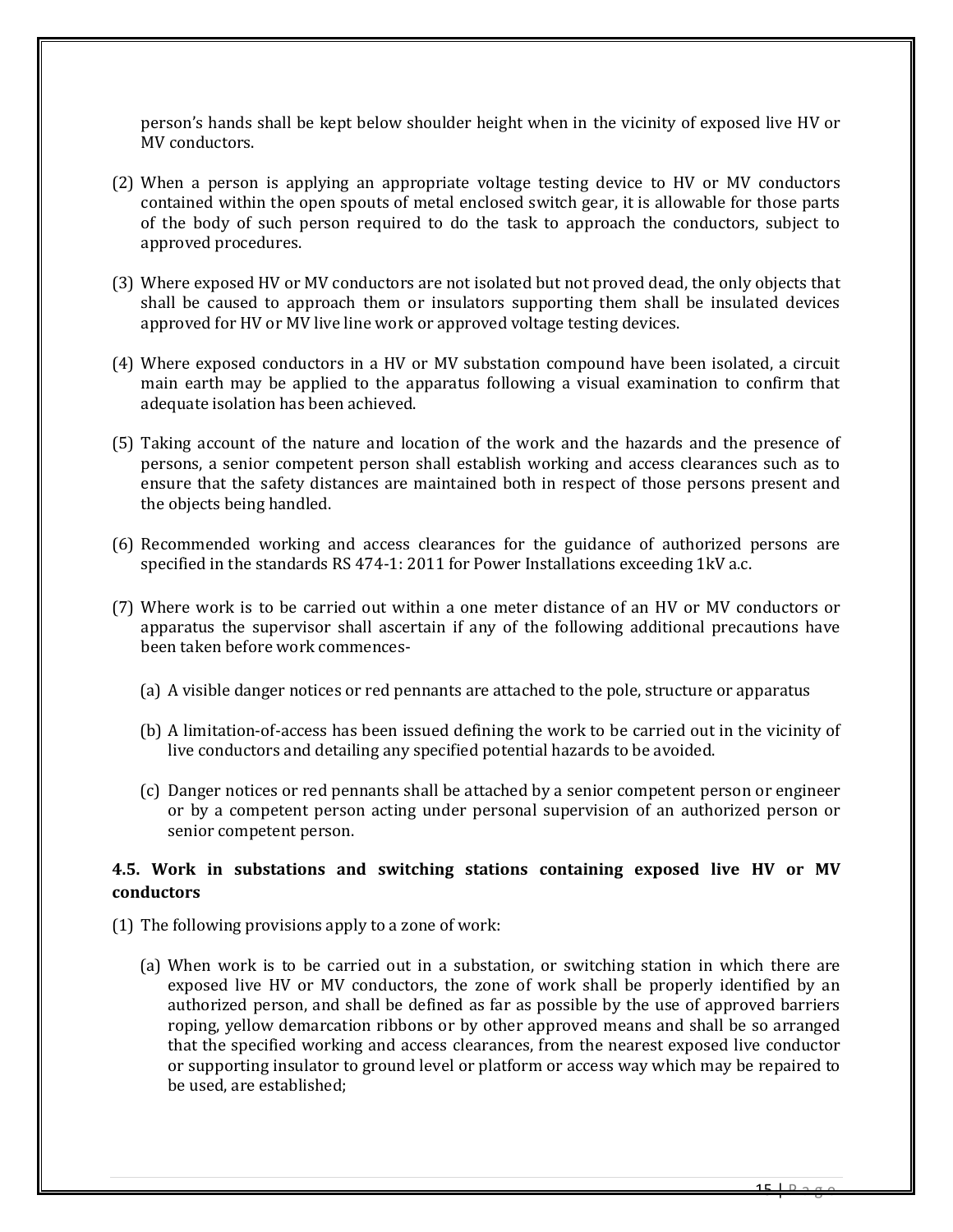- (b) The zone of work to be defined at ground level shall be only that in which the work is to be carried out;
- (c) If the work cannot be carried out without leaving the ground level or a platform or access way, the working and access clearances shall be obtained from the nearest exposed live HV or MV conductor to the points from which work is actually carried out, and in such cases access shall only be by means of an approved ladder or other approved means;
- (d) A person shall not climb any structure to gain access. In the case of terminal poles in substations, access shall be in accordance with approved procedures;
- (e) If the work is such that the specified working and access clearances are not sufficient to avoid danger, other suitable arrangements shall be made; and
- (f) The approved barriers or roping shall be clearly visible, so far as it is reasonably practicable, and shall not be supported by any structure carrying electrical apparatus or conductor and shall not carry any notice; and at ground level the section so defined shall be clearly distinguished by green flags by day or, if not otherwise satisfactorily illuminated, by green lights at night, fixed on separate supports and suitably spaced within the safe boundary. Danger notices shall be attached to adjoining apparatus containing live conductors or adjacent conductor supports at the limits of the zone of work.
- (2) Where necessary to prevent danger, the means of access to and from the zone of work shall be defined in an approved manner.
- (3) The working and access clearance required at the zone of work under sub-regulation (1) shall be specified in the safety procedures;
- (4) The following provisions apply to the use of portable ladders and long objects where there are exposed live conductors-
	- (a) The type of portable ladders shall be approved and shall be of no greater length than is required for the work involved;
	- (b) Portable ladders and other long objects shall not be used without the permission of an authorized person, who shall define the conditions of use to the senior competent person in charge of the work, the movement and erection of such ladders and objects shall then be carried out only under the personal supervision of the senior competent person in charge of the work, and when moved at ground level shall be carried only in a horizontal position and as near the ground as reasonably practicable;
	- (c) Portable ladders provided for giving access to fixed ladders which terminate above ground level, and to provide access in other approved cases, shall be padlocked in position or otherwise secured by a senior competent person while work is being carried out; and
	- (d) All portable ladders within substations or switching stations shall be securely locked to a suitable anchorage when not in use.
- (5) The following provisions apply to the use of cranes, scaffolds and other equipment-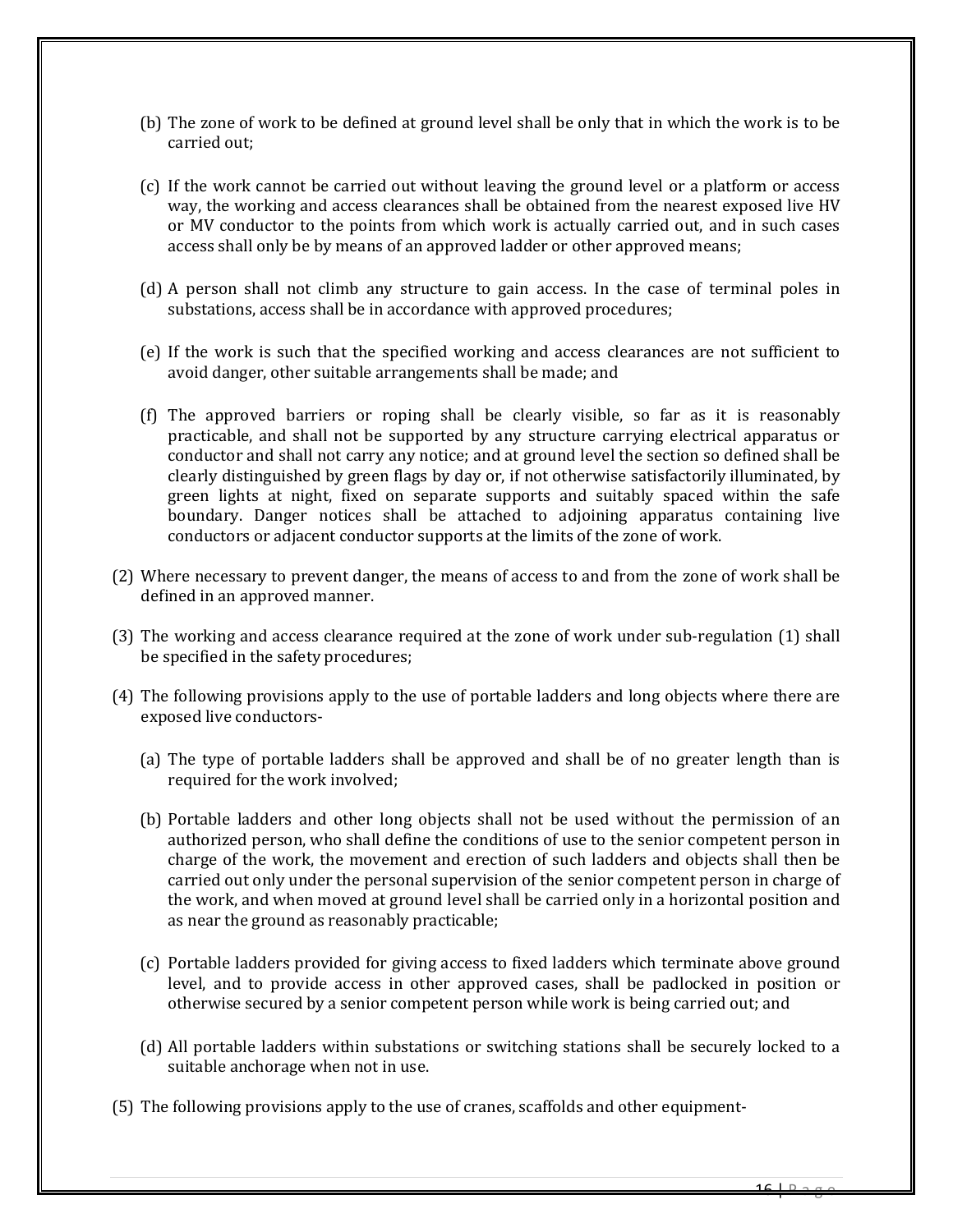- (a) when cranes, scaffolds or other equipment and materials transported by vehicles or otherwise are taken into or out of a substation, the route to be followed shall be agreed by an authorised person, and the cranes scaffolds or other equipment shall be connected to the substation earthing system as soon as reasonably practicable;
- (b) The limits of operation of such equipment shall be defined by an authorized person to a senior competent person who shall be in charge of the work and thereafter the equipment shall be erected or moved only within such limits under the personal supervision of the senior competent person.
- (6) Danger notices, barriers and screens shall be fixed or moved only by, or under the personal supervision of an authorized person.
- (7) In the event of a lightning storm, work on exposed conductors in outdoor substations or outdoor switching stations, or on apparatus directly connected to exposed conductors shall cease immediately where necessary, to prevent danger and the control engineer shall be informed.

#### <span id="page-16-0"></span>**5. SAFETY PRECAUTIONS AND PROCEDURE APPLICABLE TO LV SYSTEMS**

#### <span id="page-16-1"></span>**5.1. General**

(1) Where work or testing is carried out on or near LV apparatus and conductors-

- (a) Precautions shall be taken to prevent danger from body injury due to electric arc or electric shock;
- (b) The conductors shall be covered with insulation and screening, and the adequacy of these materials to prevent danger shall be assessed before work or testing is carried out; and
- (c) The precautions appropriate to work on or near exposed danger precautions appropriate to work on or near exposed conductors shall be applied.
- (2) Danger may arise in the following circumstances-
	- (a) Where a person confuses apparatus and conductors which have been made dead with those which remain live;
	- (b) Dead apparatus and conductors are accidentally or inadvertently made live;
	- (c) If a person accidentally or inadvertently makes contact with adjacent live conductors; or
	- (d) If inadequate precautions are taken during live work or testing.
- (3) Control and operation of LV systems shall be in accordance with an approved procedure, and only persons appointed in accordance with an approved procedure shall carry out activities such as switching and the live testing of LV systems.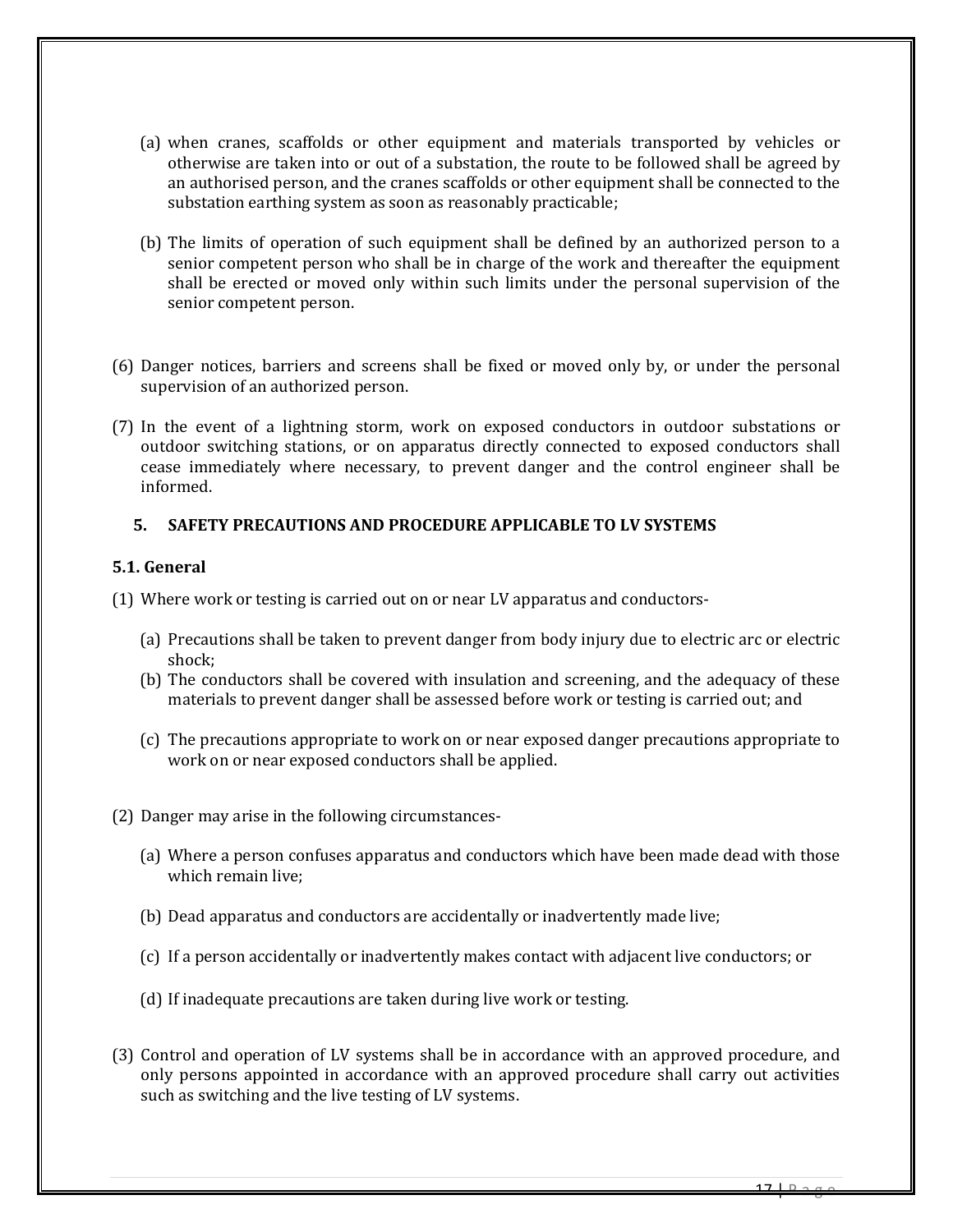- (4) Work or testing of LV apparatus and conductors shall be carried out by a competent person, and where working arrangements so require, approved procedures for the control of work, including the issue of a safety document shall apply.
- (5) Where work or testing involves the initial connection or the rearrangement of conductors to a consumer, the electricity supply shall not be provided to the consumer until checks have been made at an appropriate point on the system to ensure correct polarity at the supply terminals and where necessary, in the case of a three-phase supply, the phase rotation shall additionally be checked.
- (6) A person shall not erect or dismantle a LV overhead line under a live HV or MV overhead line without the permission of an authorized person, who shall ensure that when necessary because of insufficient clearance, the HV or MV line is made dead and a permit-to-work issued.
- (7) When a LV overhead line conductor is to be raised or lowered or otherwise held on temporary support or connections, approved procedures shall be followed to ensure that no danger is caused at locations such as road or rail crossing where other persons may be present.

#### <span id="page-17-0"></span>**5.2. Requirements for work on dead LV apparatus and conductors**

- (1) When work is to be carried out on dead LV apparatus:
	- (a) The conductors shall be isolated from all sources of supply from the system,
	- (b) Where the isolating devices are lockable, safety locks shall be applied,
	- (c) If components such as fuses and links are removable, they shall be removed,
	- (d) Caution notices shall be securely fixed at all points of isolation and
	- (e) Keys and removed components shall be kept in a secure place in the possession of the person in charge of the work.
- (2) Conductors shall be earthed using an earthing device or earthing leads approved for use on the conductors concerned.
- (3) Except when work on a LV system is being carried out as part of approved HV or MV live line work, the following requirements shall apply:
	- (a) If the work requires a point of isolation to be established on a HV or MV system, an appropriate safety document shall be issued,
	- (b) If the work requires a HV or MV system to be made dead, isolated and earthed, an authorization of a senior competent person shall be issued and
	- (c) If the work is being done in conjunction with work on a HV or MV system which has been made dead, isolated and earthed, this work shall be included the authorization for the HV or MV work issued by a senior competent person.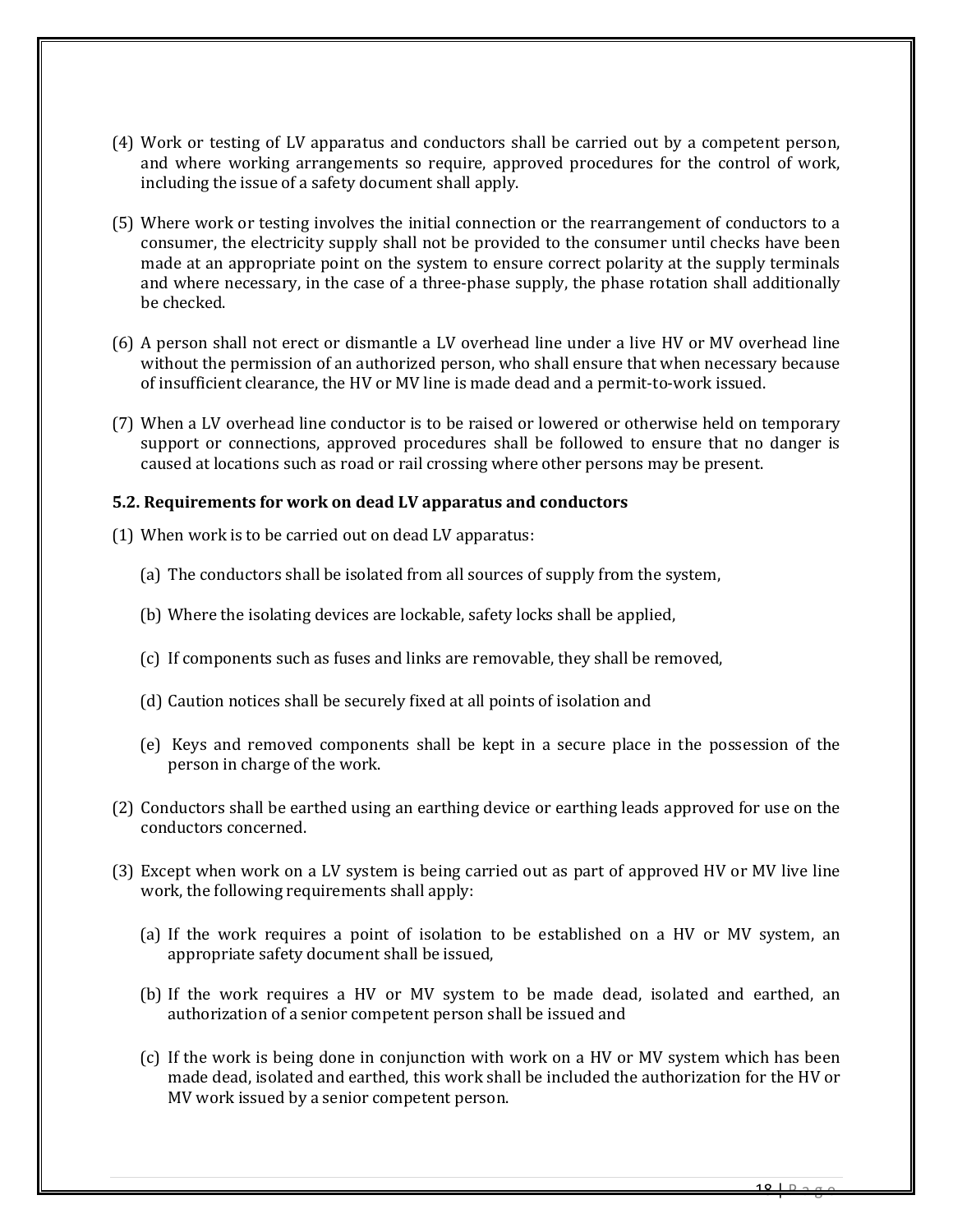- (4) Suitable precautions shall be taken by approved screening or other approved means to avoid danger from inadvertent contact with adjacent live conductors including where necessary, the fixing of danger notices to apparatus containing live conductors adjacent to other live conductors and at the limits of the zone in which the work may be carried out.
- (5) Where conductors are likely to become live due to the operation of a consumer's generator, the following precautions shall be taken to prevent danger:
	- (a) The conductors shall be isolated from the consumer's system or
	- (b) The conductors shall be earthed on an earth provided between the point of work and the consumer's system.
- (6) Before work is connected, the apparatus and conductors shall be identified and proved dead at the point of work by means of an approved voltage testing device, and whilst work is in progress, any live working method that can reasonably be applied to minimize the risk of danger from the conductors being accidentally or inadvertently made live shall be used.

# <span id="page-18-0"></span>**5.3. Precautions for work on dead LV cables**

- (1) A cable to be worked on shall be identified in accordance with the following-
	- (a) Unless the point of work can be visually traced from a point where the conductors are accessible and have been proved dead at that point, it will be necessary to open the cable as if it is live and test each conductor with an approved voltage testing device; and
	- (b) If the cable has been damaged or is faulty, it shall not be presumed dead, and consequently, the test shall be made at a safe distance from the suspected point of damaged fault and the cable shall be visually traced from the point of test to the suspect point of damage or fault. Appropriate precautions shall be taken to avoid danger from electric arcing until the point of damage or fault is located.
- (2) Where work is to be carried out on an auxiliary cable which may be subject to induced voltage from a HV or MV circuit, additional precautions to prevent danger from these voltages shall be taken in accordance with approved procedures.

# <span id="page-18-1"></span>**5.4. Precautions for work on dead LV overhead lines**

- (1) Bare open-wire LV conductors shall be earthed using approved earthing leads, and where insulated but unscreened conductors are present, the requirements for live working shall be observed until the conductors have been proved dead.
- (2) Any unearthed steelwork such as an offset racket or the upper portion of a stay above the insulator shall be treated as live until it is or the conductors have been proved dead.

# <span id="page-18-2"></span>**5.5. Work on live LV apparatus and conductors**

(1) A person shall not carry out LV live work except in accordance with an approved procedure, which shall ensure adequate protection from danger from electric shock and inadvertent shortcircuiting of the conductors.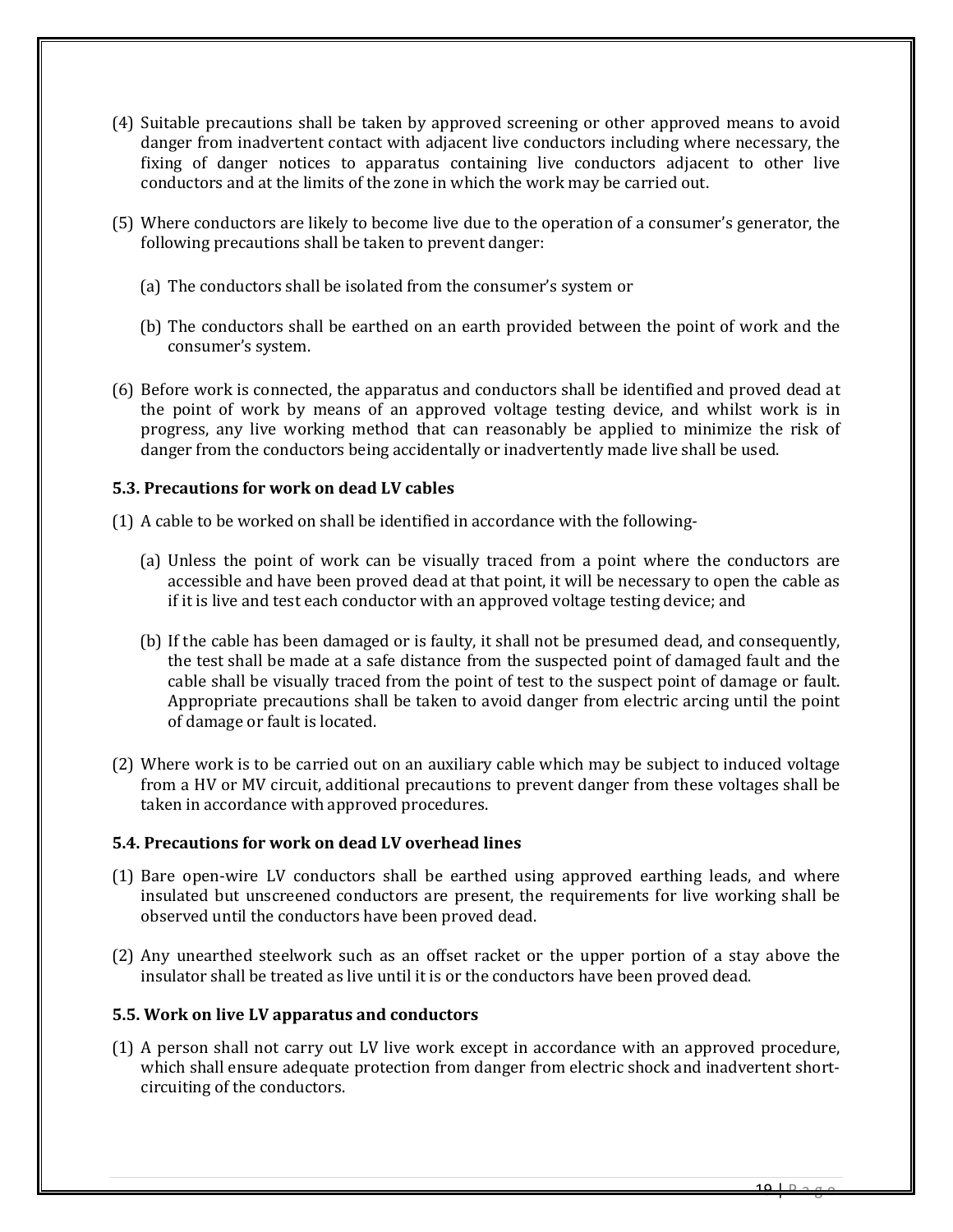- (2) Where LV live work is to be carried out, the competent person in charge of the working party shall make an assessment of the site conductors, and the work shall only commence where site conditions enable work to be done safely.
- (3) If the site conditions become unsafe, LV live working shall be suspended and the following requirements shall be assessed:
	- (a) The apparatus to be worked upon shall be visually inspected to ascertain if it is in a satisfactory condition;
	- (b) There shall be adequate working space and safe means of escape;
	- (c) The working space and the apparatus to be worked on shall be adequately illuminated; and
	- (d) If the work is outdoors, the weather conditions shall not be unduly adverse.
- (4) Every person who carries out live working shall be a competent person and shall have received appropriate training in the particular LV live working procedure, and adequately instructed by the competent person in charge of the working party.
- (5) Tools and equipment approved for that purpose shall be the only tools used for work on, or the testing of LV apparatus and conductors.
- (6) A person shall not carry out work which involves, or is equivalent to a manipulation of bare live conductors unless accompanied by another person who shall be available to render or obtain assistance in an emergency.

# <span id="page-19-0"></span>**5.6. Precautions for work on live LV cables**

- (1) A cable to be worked on shall be identified by approved means, and all metal work adjacent to the point of work shall be adequately shrouded with approved insulating material to prevent inadvertent contact. The metallic sheaths of cables shall be bonded to each other with an approved insulated conductor before jointing and cutting to ensure continuity of the electrical circuit through the sheath.
- (2) Unless alternative approved procedures allow, during all work including the change of cut-outs, only one conductor shall be bared at a time and insulating gloves and an insulating mat shall be used.

# <span id="page-19-1"></span>**5.7. Precautions for work on live LV overhead lines**

- (1) Where work is carried out on live overhead lines, any unearthed steelwork such as an offset bracket shall be proved dead using an approved voltage testing device.
- (2) When work is carried out on insulated but un-screened LV conductors, a person working on such conductors shall use appropriate insulating tools provided in the sub-regulation 2.7.(2) to prevent danger that may arise if the insulation has deteriorated or is damaged.